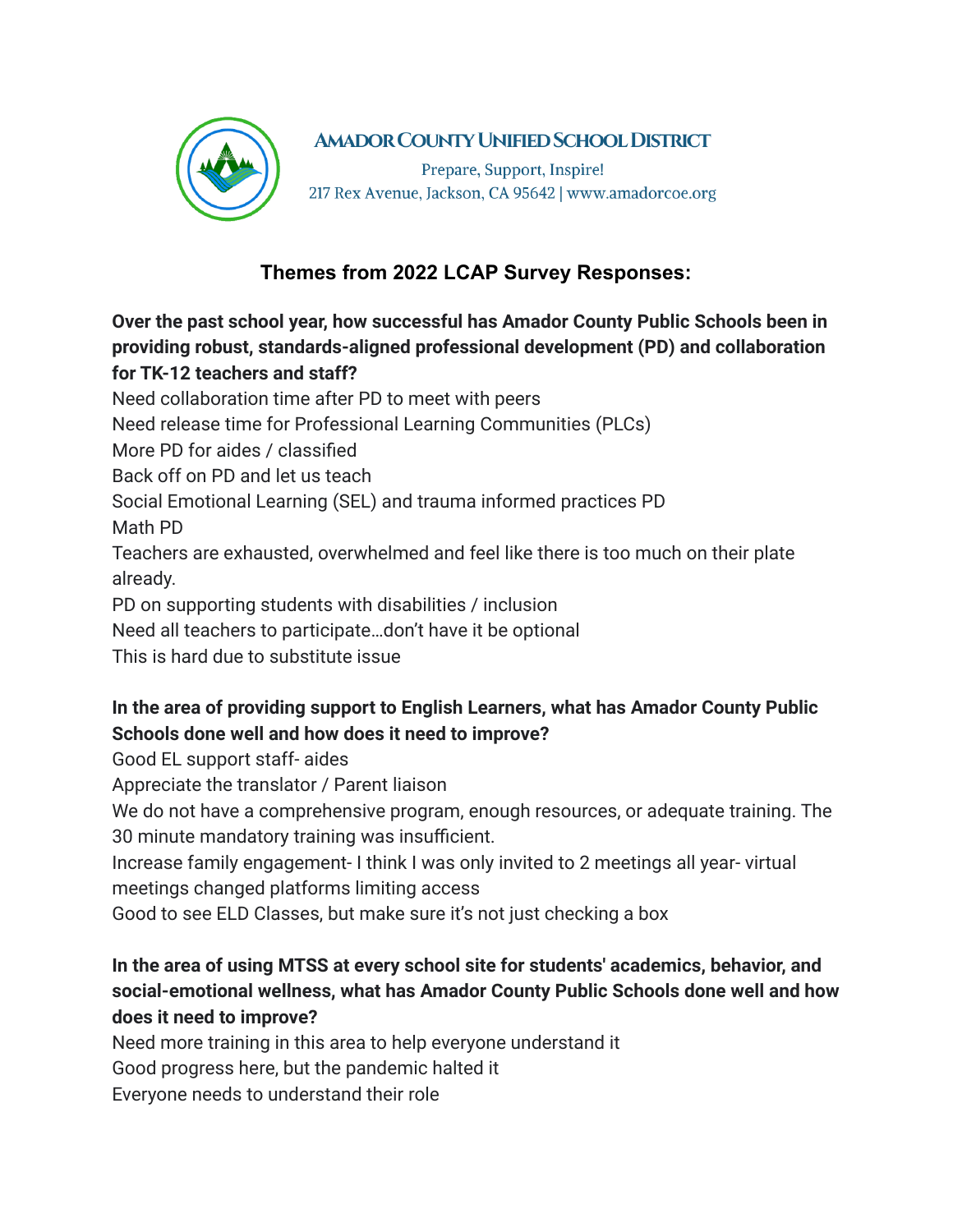Needs to be a consistent, district-wide system in place Need more emphasis on behavior piece to this Need more training in social emotional wellness Good to see additional school counselors Need more focus on behavior and SEL Don't have intervention teachers sub in classrooms Need more training on diversity and inclusion

#### **In the area of supporting equitable access to standards-aligned materials and other academic supports, what has Amador County Public Schools done well and how does it need to improve?**

Special education at elementary level needs support Special education students don't always have the same access to standards-aligned materials Provide access to WiFi…bring back hotspots? Curriculum is outdated…time for an upgrade Need new math curriculum

# **In the area of creating a culture of college-going aspirations and career readiness, what has Amador County Public Schools done well and how does it need to improve?**

This needs to be taught to all not make it an optional meeting AVID has been great All kids should get AVID Need equal focus on vocational, career, and CTE Hands on classes for students interested in trade work More college and career faiers and parent information nights More emphasis on students before they get to high school College day Career day

## **Over the past school year, how successful has Amador County Public Schools been in ensuring effective home-to-school communication and outreach to engage families of all students?**

Parent Square has been great- very effective More training for staff and parents in Parent Square More family nights and events that bring people to the school More interactive website and provide regular weekly updates and bulletins to the community Need all teachers to use Parent Square. I have 3 different apps to check for my child.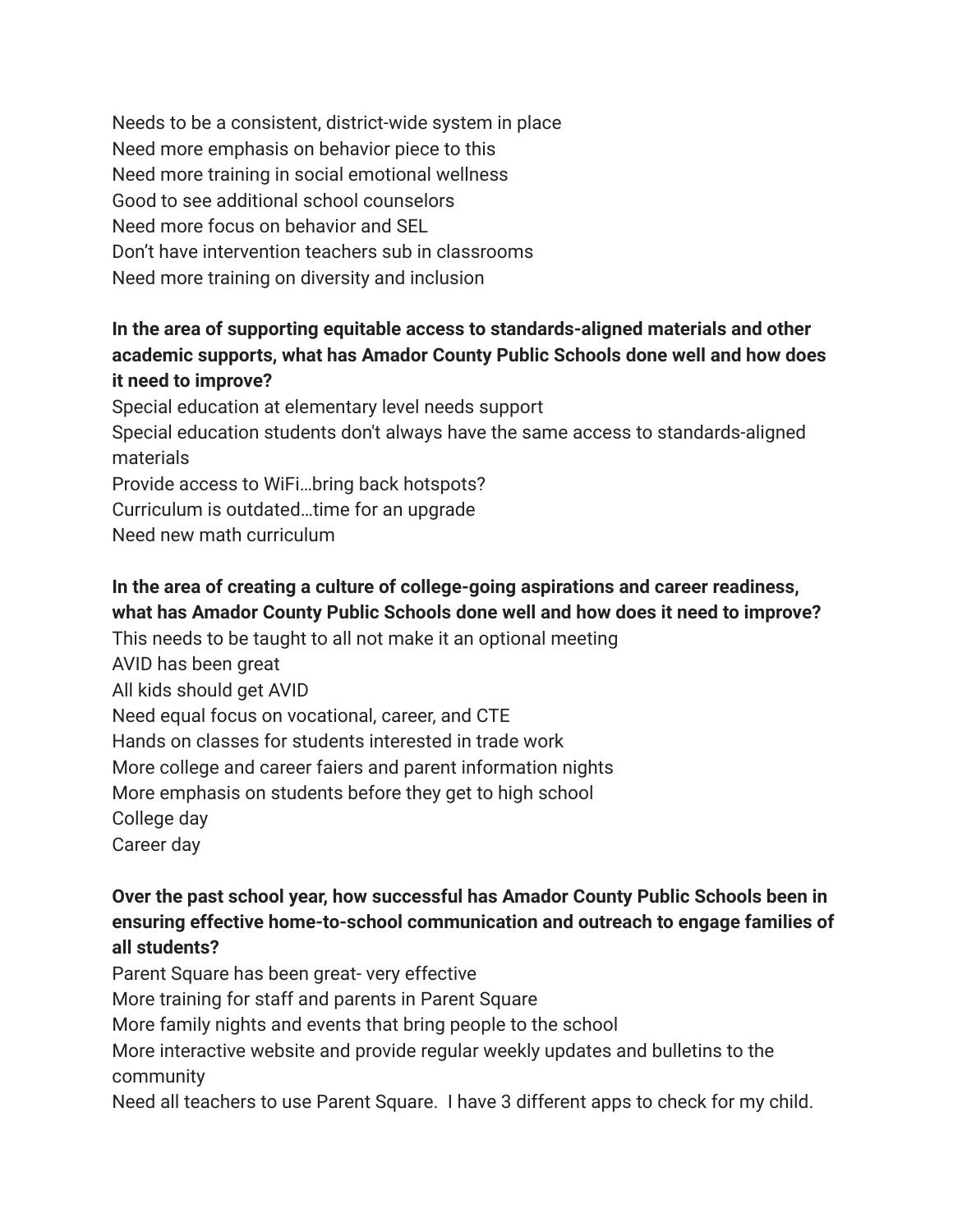Ask teachers to respond to Parent Square messages from parents

#### **Over the past school year, how successful has Amador County Public Schools been in developing and strengthening welcoming, resourceful, safe, and inclusive climates at every school campus?**

More training on supporting LGBTQ and racially diverse students Need to get back to handing out consequences for poor behavior Discipline students who break the rules Too much bullying

#### **Over the past school year, how successful has Amador County Public Schools been in offering various resources for students to promote their social-emotional well-being and mental health?**

Staff need more training on how to implement SEL in the classroom

The pandemic and the stress has impacted all of our social-emotional well-being and mental health

This is about much more than just adding school counselors. Need SEL curriculum in the classroom.

## **Over the past school year, how successful has Amador County Public Schools been in supporting the social, emotional, and academic growth for foster youth?**

Foster liaison is great Having a dedicated coordinator who really cares about this population is gerat More advocate check-ins More emotional support

#### **What additional needs or actions, if any, should be addressed in next year's LCAP?**

Wellness centers Continue funding the arts with increases SPED program needs revamping Teacher collaboration time SPED **MTSS** AVID Social Emotional learning More staff to address learning loss More mental health support Attendance needs to be a priority. Parents need to relearn the importance of students being in class every day